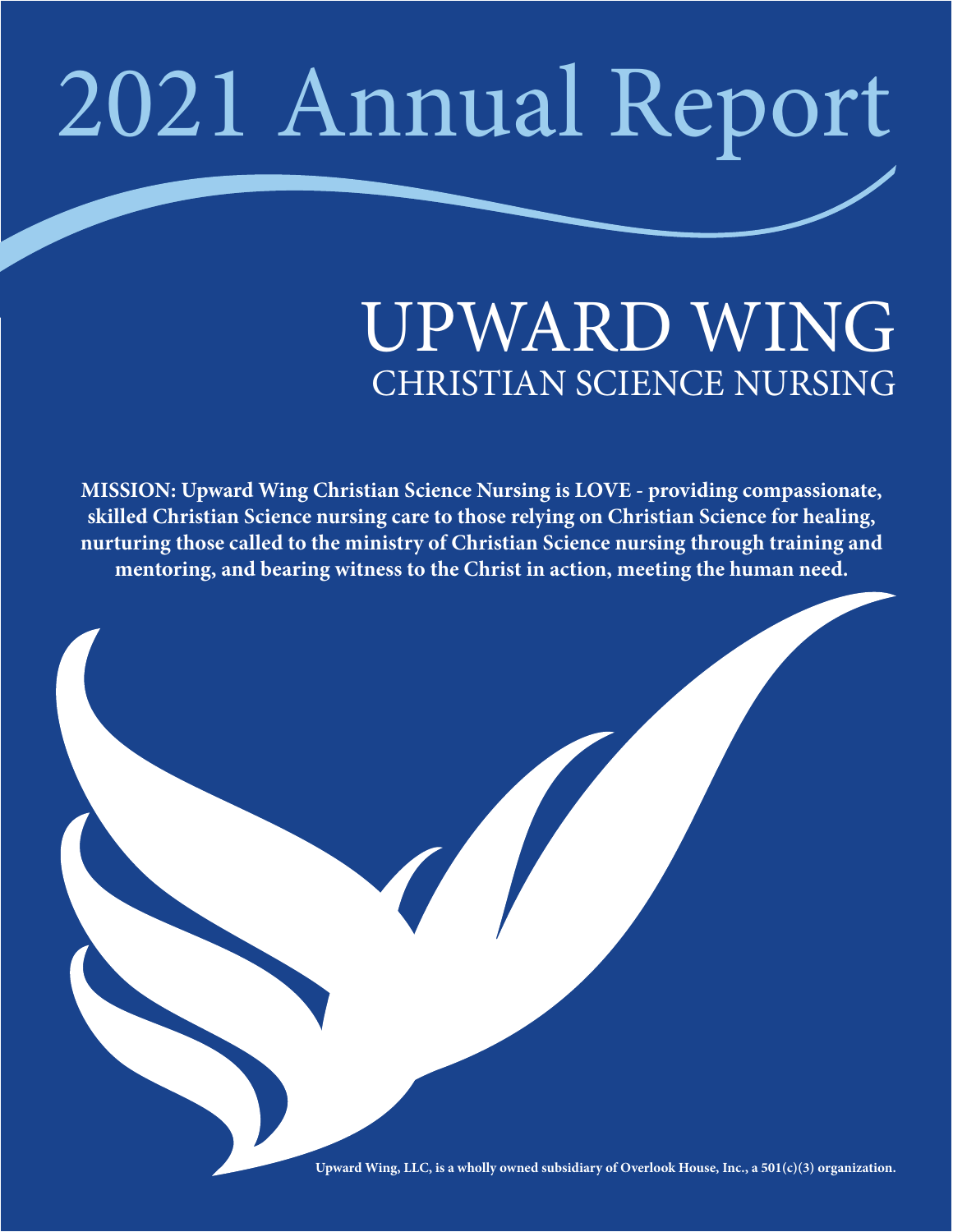## 2021 Fruitage:





**65%** INCOME FROM<br> **65%** FROM THE FIELD **CONTRIBUTIONS FROM THE FIELD**



**90% FUNDS DEDICATED TO TESTIMONIAL**<br>CHRISTIAN SCIENCE<br>NURSING MINISTRY & **FUNDS DEDICATED TO CHRISTIAN SCIENCE NURSING MINISTRY & MISSION**

I would like to express my gratitude to the Christian Science nurses of Upward Wing. Just like Christian Science practitioners, they are always metaphysically prepared and physically ready to meet the need at a moment's notice. I had such a need, and after talking with the Christian Science nurse and hanging up the phone, within five or ten minutes I was healed and was able to call the Christian Science nurse back to let her know the good news, and that her services would not be needed. We both rejoiced in God's great love and His caring presence.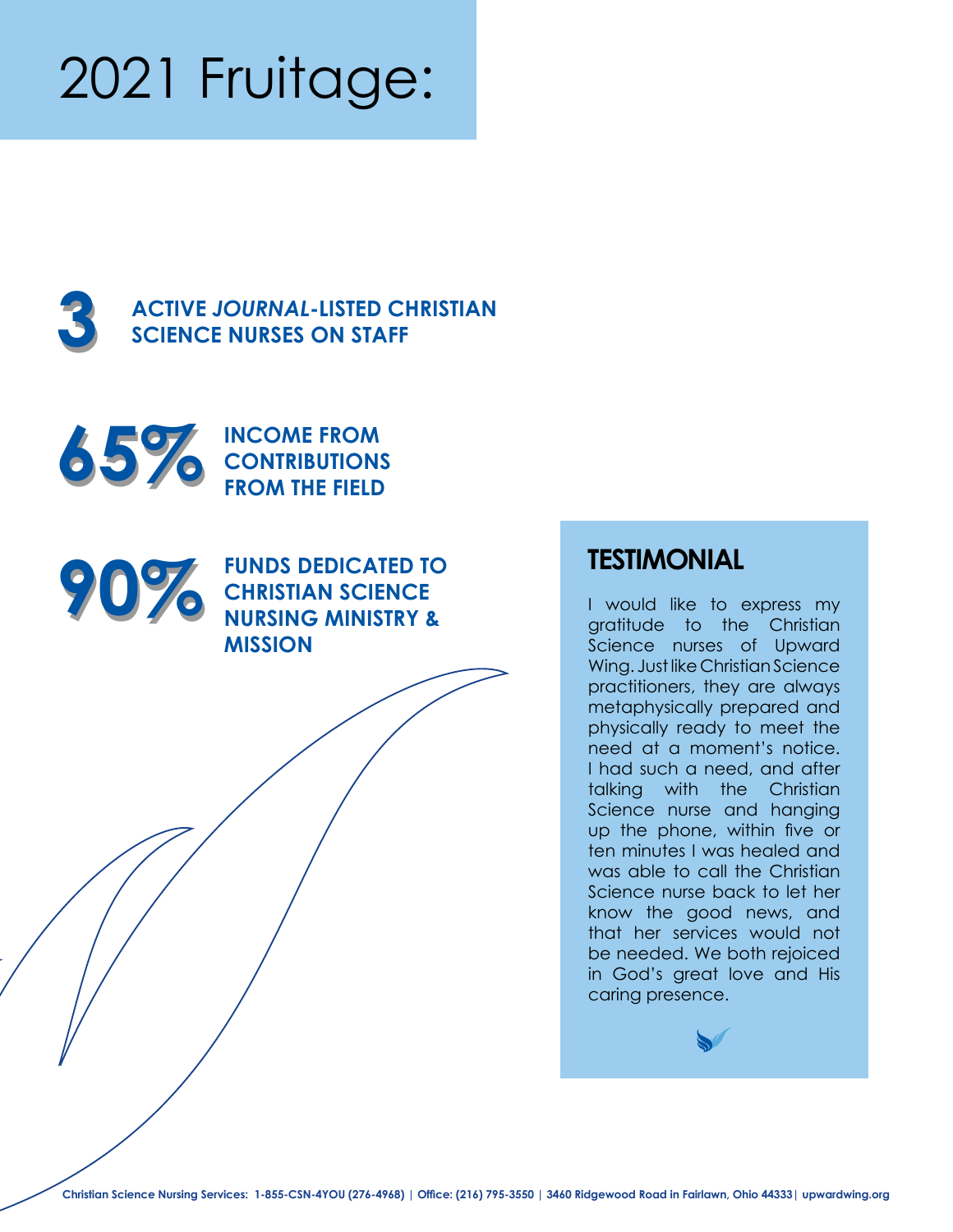### President's Report

In *Science and Health with Key to the Scriptures*, Mary Baker Eddy writes, "Home is the dearest spot on earth, and it should be the centre, though not the boundary, of the affections." (*Science and Health with Key to the Scriptures*, Mary Baker Eddy, p. 58:21) This passage captures beautifully how the demonstration of activity at Upward Wing has unfolded over the past year. While we are not fully open yet, we have been able to conduct training classes and provide a sheltering atmosphere for our students, we've had Rest and Study guests stay with us, Christian Science nursing students from other organizations have participated in Upward Wing's internship program, and we've held regular board and staff meetings. We are truly grateful for the good already received! We have been able to answer the call and witness the need being met - not only locally , but regionally, and nationally. Once we are fully open, we look forward to broadening our engagement with the field even further.

Since we purchased The Cottage, we have been undergoing a major renovation. Even though there have been many challenges during this project, we have made tremendous progress. There still is work to do, but we have overcome every obstacle presented to us. Our motive is to serve and to bless, to bring healing to our Christian



We can't wait to officially open our doors



*Rest and Study Accommodations*

Science community, and as our Leader tells us in our textbook, "Working and praying with true motives, your Father will open the way." (Ibid., p. 326:20-21)

Another beautiful opening of the way has been long time Director of Christian Science Nursing, Kimberly Thorndike, stepping into the additional role of Executive Director. We are excited to support Kim in this new expanded role, and are so grateful for her years of dedication and commitment to the cause of Christian Science nursing.

I also would like to express gratitude for our Christian Science nurses, our Business Manager, and our volunteers who help us in so many ways. Thank you to Kim, Patty, Mary, Kynslie, Vanessa and everyone else who has supported us this year. We couldn't do what we do without you!

Finally, for those of you interested in volunteering, please reach out to us. We have plenty of opportunities available, and we'd love to have you join the Upward Wing family!

With love and gratitude for each of you,

*Kathryn Victor* President

**2021 Annual Report**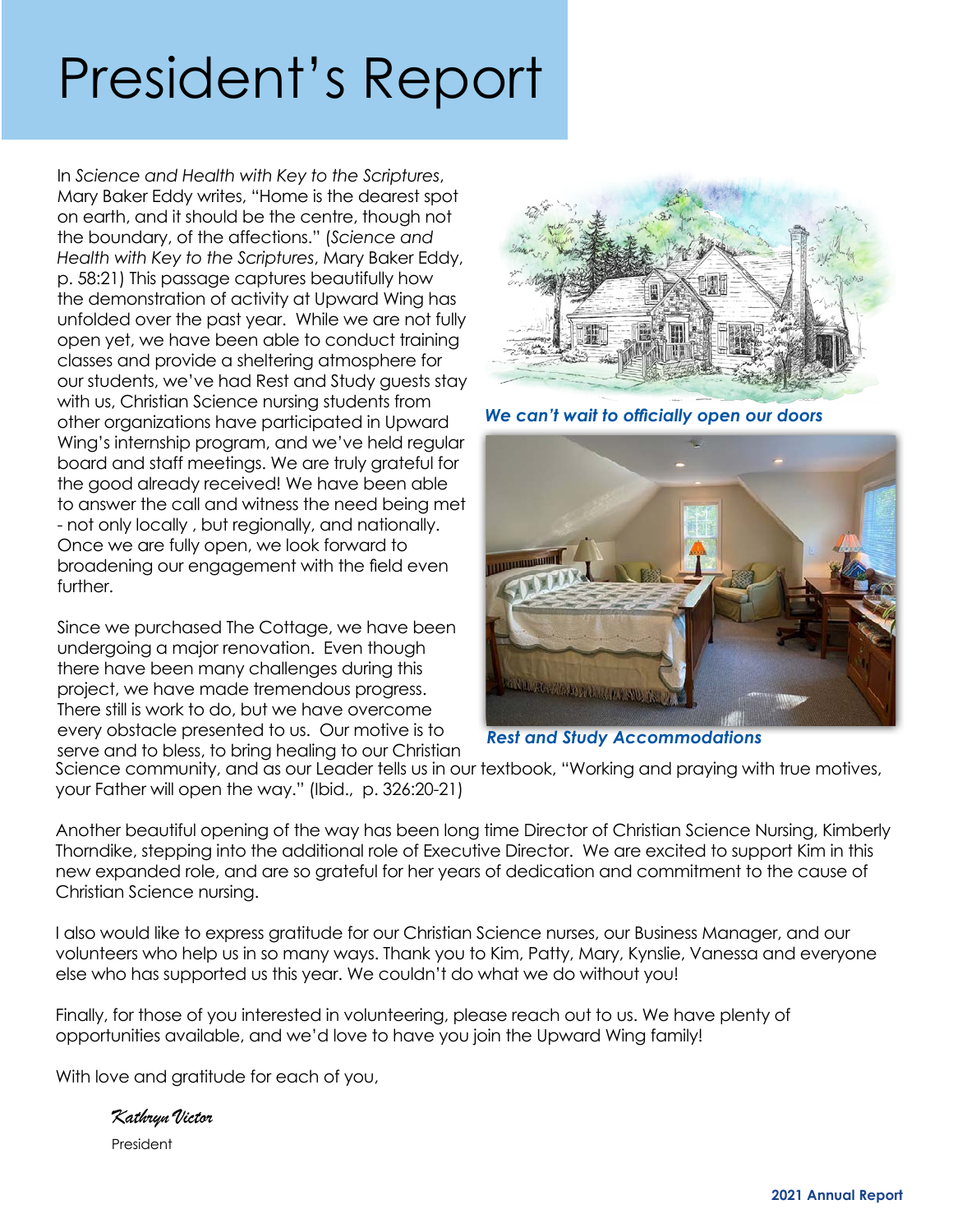### Executive Director's Report

Let's acknowledge and rejoice in the continued progress and utilization of Upward Wing! The Cottage renovation has been coming along beautifully thanks to support from all of you. Throughout this project, Upward Wing continues to provide Christian Science nurses who are available 24 hours a day, 7 days a week. It is our privilege to be of service and to witness healing.

For some time, we have been receiving calls for Christian Science nursing care from outside our local area. The



*Geographical growth of Upward Wing's Service*

board and staff of Upward Wing have been prayerfully listening for how we might more fully embrace and support anyone who calls looking for a Christian Science nurse - regardless of location. On occasion, our staff has traveled to provide Christian Science nursing care until other arrangements are found, but most often we work with the caller to find the right local solution to meet their need. This activity has been an especial joy for us. We have linked into an incredible network of Christian Science nurses who are dedicated to meeting an individual's need in their own home.

Recently our training team shared the article entitled "Service" by George Shaw Cook which was printed in the 1918 issue of *The Christian Science Journal*. In it, the author defines service this way:

Service is a divine idea. It is an idea of that Mind which is the only source of the inspiration, love, humility, purity, fidelity, and constancy which characterize one who is the true minister to mankind. Separated from these qualities service would be only a spurious counterfeit of the divine. Being a divine idea service is quite unlike servitude. It is never unwilling, grudging, or self-seeking. It is always unselfish, free, and joyous. It is at once meek and mighty; it is humble in its obedience to law, and majestic in its serenity and confidence. Service is unvarying and infallible. It is courageous and enduring. It is impartial, just, honest, merciful, loving, ample, abundant. It is universal, unlimited, untiring, uninterrupted.

It is in this spirit of service that the Overlook House Board of Trustees set the foundation for Upward Wing and it is in this same spirit that all of us today work together to care for one another and our communities.

Further in his article, Cook wrote:

"The life of the genuine Christian Scientist is one of constant activity. He learns that in serving God and his fellow men he is laboring in the field of eternal Life."

What a privilege it is to be engaged in this healing ministry with all of you!

### *Kimberly Thorndike*

Executive Director | Director of Christian Science Nursing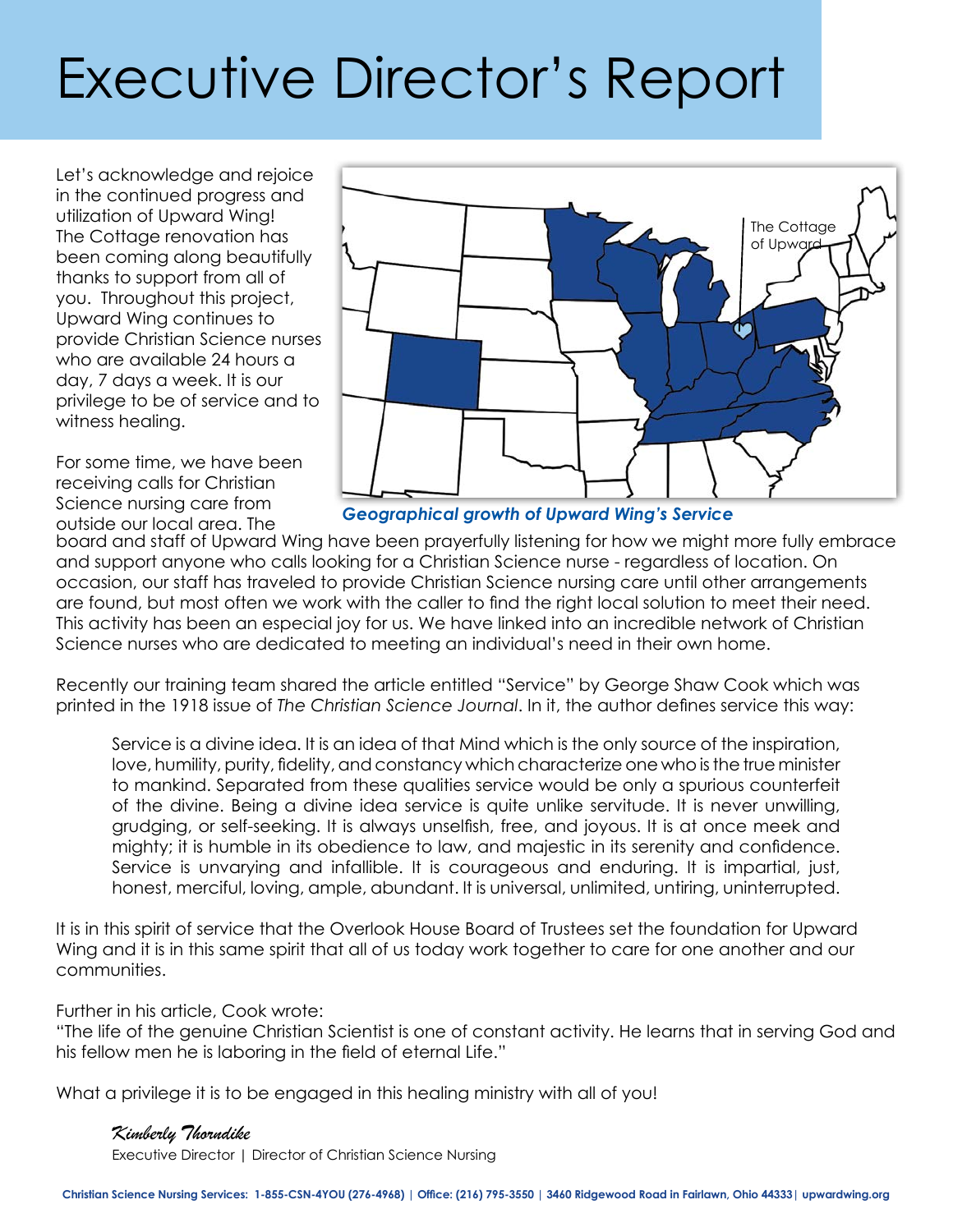### Treasurer's Report

Our hearts are full of gratitude for every one of you who support us prayerfully and practically with generous donations. Your individual contributions are so precious to us! They give us a sense of communing together in a common purpose. We feel supported, cherished, and loved, and that is multiplied in blessings to those who reach out to us for help.

In 2021 over 50% of our income came from contributions from you. Nearly 90% of our funds were spent supporting our primary mission of providing skilled Christian Science nursing care to our ever-expanding field.

In addition to your generous support, the sustainable management of our Endowment gives us a reliable base of funds to draw upon each year, but that only covers a portion of our expenses. The remainder is covered by Grants, Trusts, and your generous donations.

In response to feedback from our field, we have recently begun charging for our service. We have found that those we are helping have a desire to pay us for our service, and while we have always accepted donations, many are uncomfortable assigning a monetary value to the care they receive. This change allows for more transparency, but rest assured, we will never turn anyone away for lack of funds. Our philosophy of philanthropy and removing cost as a barrier to care remains the same.

For cases that are a drivable distance, we charge a modest hourly amount for the time spent at the home and continue to cover the remaining costs and provide travel time and





**INCOME FROM DONATIONS, PROGRAMS, AND PATIENT CARE COVERS 31% OF OUR EXPENSES**

### *2021 Revenue and Expenses*

*2021 Income*

mileage as benevolence to the patient. We can also help you find other financial resources.

We are here for you any time, day or night, but we can't do it without your help! If it warms your heart to know that we are always ready to answer the call to provide Christian Science nursing care, please join with us in our mission by donating. Your support is vital to our mission of providing Christian Science nursing care now and in the future.

Gratefully,

*Julianne Wright* **T**reasurer